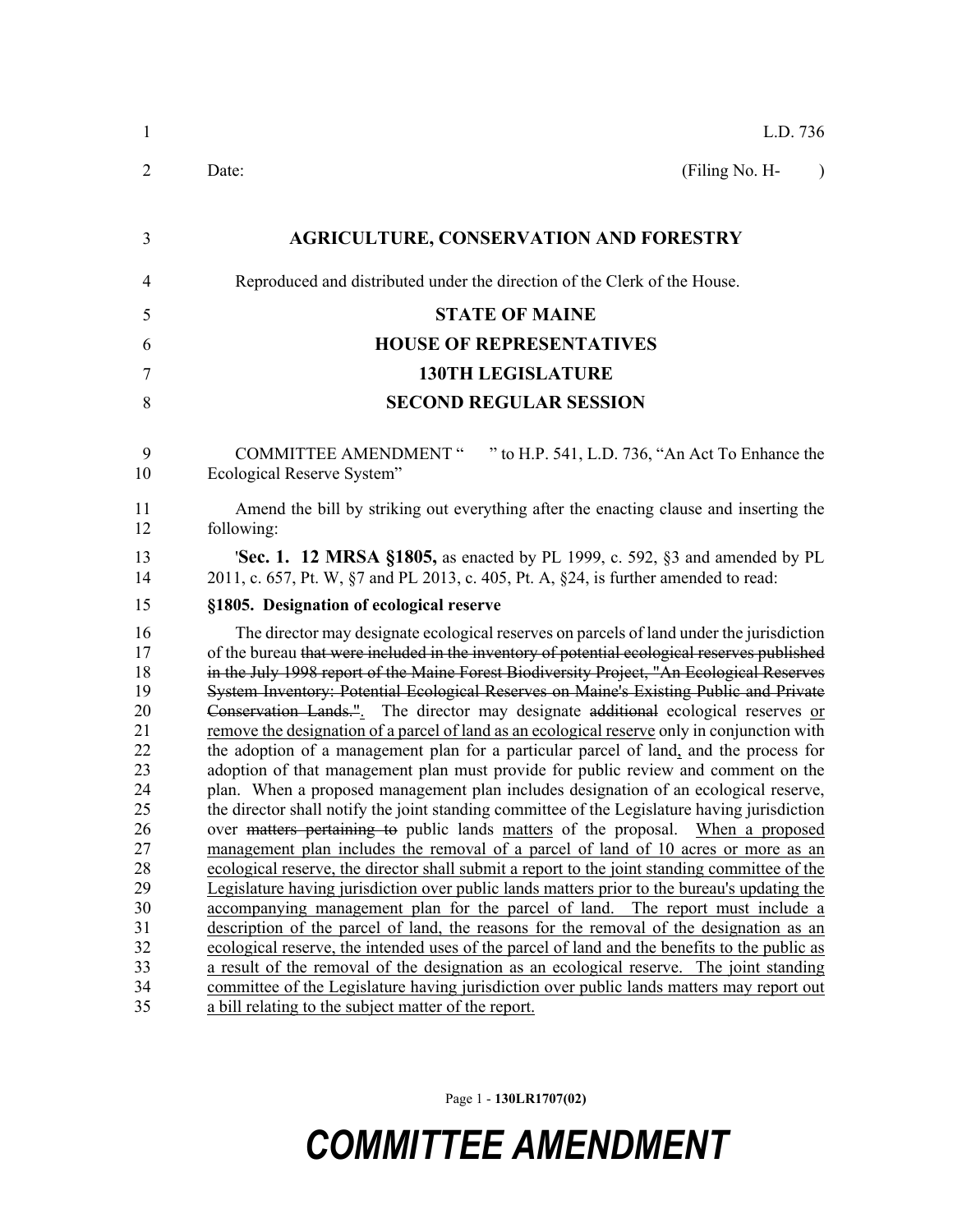1 **1. Allowed uses.** Allowed uses The director may within an ecological reserve must 2 be <u>allow uses that are</u> compatible with the purpose of the ecological reserve and may <u>do</u><br>3 not cause significant impact on natural community composition or ecosystem processes. not cause significant impact on natural community composition or ecosystem processes. 4 Allowed uses Uses that the director may allow include nonmanipulative scientific research, 5 public education and nonmotorized recreation activities such as hiking, cross-country 6 skiing, primitive camping, gathering of materials for cultural and traditional use by a 7 member of a federally recognized Wabanaki Indian nation, tribe or band in this State, 8 hunting, fishing and trapping. For the purposes of this subsection, "primitive camping" 9 means camping in a location without facilities or where facilities are limited to a privy, fire 10 ring, tent pad, 3-sided shelter and picnic table. The removal of trees and construction of 11 facilities associated with these allowed uses are allowed. The director may allow other 12 uses when their impact remains low and does not compromise the purpose of the ecological 13 reserve. Recreational use of surface waters is under the jurisdiction of the Department of 14 Inland Fisheries and Wildlife.

15 **2. Trails and roads for motorized vehicle use.** The director shall allow the 16 continuing use of an existing snowmobile trail, an all-terrain vehicle trail or a road if the 17 director determines the trail or road is well designed and built and situated in a safe location 18 and its use has minimal adverse impact on the ecological value of an ecological reserve and 19 it cannot be reasonably relocated outside the ecological reserve.

20 A new snowmobile or all-terrain vehicle trail or a new road is allowed only if the director 21 determines all of the following criteria are met:

- 
- 22 A. No safe, cost-effective alternative exists;
- 23 B. The impact on protected natural resource values is minimal; and
- 24 C. The trail or road will provide a crucial link in a significant trail or road system.

25 **3. Incompatible uses.** Uses that are incompatible with the purpose of an ecological 26 reserve are not allowed. Incompatible uses include timber harvesting, salvage harvesting, 27 commercial mining and commercial sand and gravel excavation. For the purposes of this 28 subsection, "salvage harvesting" means the removal of dead or damaged trees to recover 29 economic value that would otherwise be lost.

30 **4. Resource protection measures.** The director shall take action to control a wildfire 31 occurring on an ecological reserve or spreading to bureau lands. The director may 32 authorize a prescribed burn in an ecological reserve if necessary to replicate natural 33 processes that maintain specific natural communities or rare species populations. The 34 director may implement predetermined wildfire tactics to protect the integrity of the 35 landscape and shall use minimal impact suppression tactics to the extent possible.

- 36 The director may use pesticides, including herbicides, and sanitation harvests to control 37 insect and disease outbreaks only in response to:
- 38 A. A specific threat to the functioning of a native ecosystem or managed wildlife 39 habitat;
- 40 B. A specific threat to human health or safety; or
- 41 C. A condition that is likely to result in significant damage to adjacent lands if control 42 is not exercised.

Page 2 - **130LR1707(02)**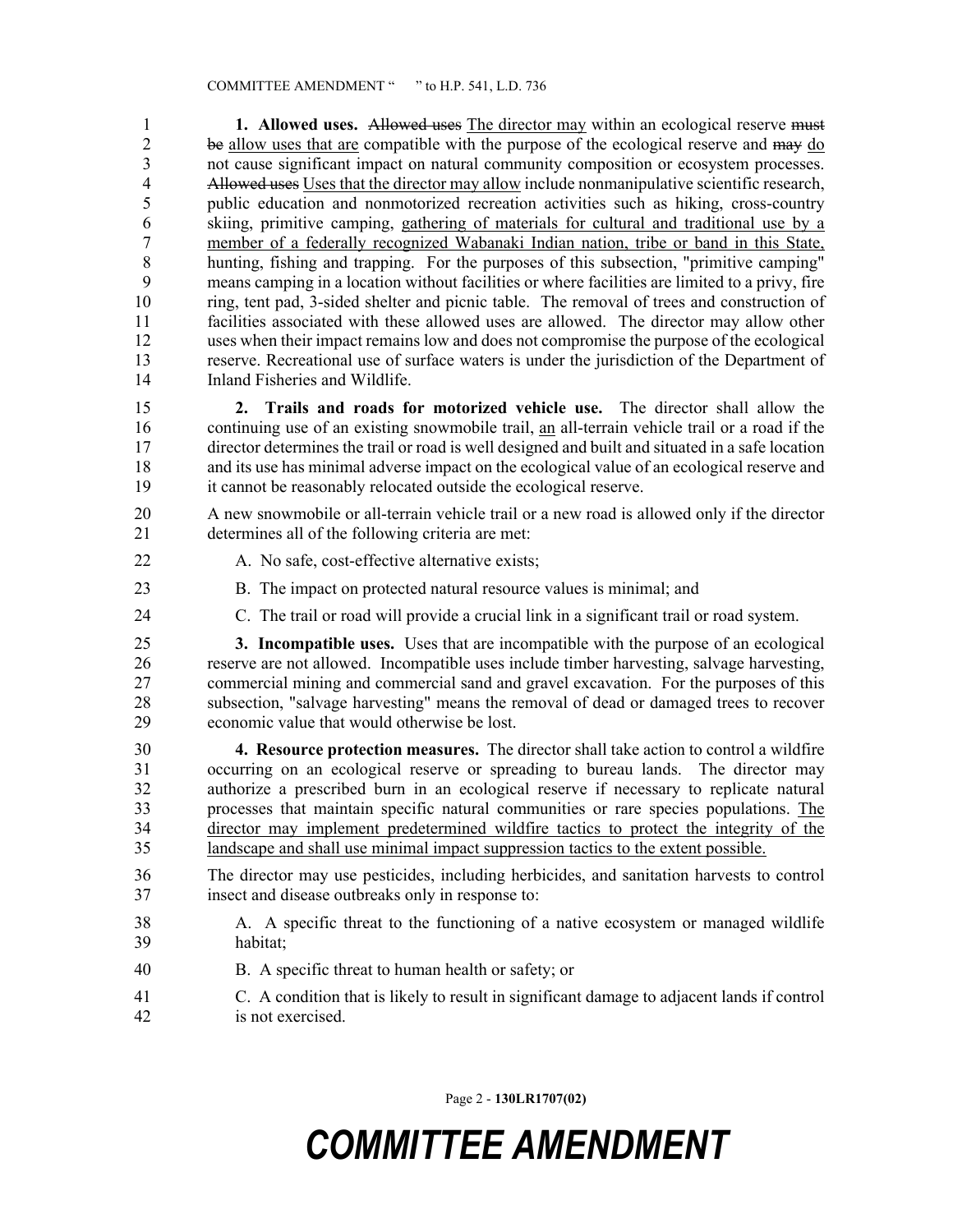1 For the purposes of this subsection, "sanitation harvest" means the removal of trees that 2 have been attacked or are in imminent danger of attack by insects or disease in order to 3 prevent these insects or diseases from spreading to other trees.

4 **5. Limits on total land acreage designated as ecological reserves.** The total land 5 acreage designated as ecological reserves may not exceed 15% of the total land acreage 6 under the jurisdiction of the bureau or 100,000 115,000 acres, whichever is less. No more 7 than 6% 8% of the operable timberland acres on public reserved lands and nonreserved 8 public lands may be designated as ecological reserves. For the purposes of this subsection, 9 "operable timberland" means land the bureau considers viable for commercial timber 10 harvest operations and does not include inoperable lands, which are lands not suitable for 11 timber production due to topography or hydrologic setting. Inoperable lands include 12 ledges, steep slopes, nonforested barrens, mountaintops, nonforested wetlands and other 13 nonproductive sites. Lands donated or acquired after the effective date of this section with 14 the condition that the donated or acquired land be designated an ecological reserve are not 15 included when calculating acreage limits under this subsection.

16 The designation of land as an ecological reserve may not result in a decline in the volume 17 of timber harvested on land under the jurisdiction of the bureau. For the purposes of this 18 subsection, "a decline in the volume of timber harvested" means an annual harvest volume 19 of less than the average annual harvest volume for the preceding 10 years sustainable 20 harvest level on land under the jurisdiction of the bureau to less than the average annual 21 harvest for the preceding 10 years. For purposes of this subsection, "sustainable harvest 22 level" means the amount of forest products that can be harvested over time without 23 reducing timber inventory and is determined by the operable timberland acres of land and 24 the forest growth rate.

25 **6. Reporting requirements.** The bureau shall report the status of ecological reserves 26 under the reporting requirements of subchapters III 3 and IV 4.

27 Amend the bill by relettering or renumbering any nonconsecutive Part letter or section 28 number to read consecutively.

#### 29 **SUMMARY**

This amendment replaces the bill, which is a concept draft. Current law provides that the Director of the Bureau of Parks and Lands within the Department of Agriculture, 32 Conservation and Forestry may designate additional ecological reserves only in conjunction with the adoption of a management plan for a particular parcel of land, and the process for adoption of that management plan must provide for public review and comment 35 on the plan. The amendment requires the director to follow the same process to remove the designation of a parcel of land as an ecological reserve. 30 31 32 33 34 35 36

37 Current law also provides that when a proposed management plan includes designation 38 of an ecological reserve, the director is required to notify the joint standing committee of 39 the Legislature having jurisdiction over public lands matters of the proposal. The 40 amendment provides that when a proposed management plan includes the removal of a 41 parcel of land of 10 acres or more as an ecological reserve, the director is required to submit 42 a report to the joint standing committee of the Legislature having jurisdiction over public 43 lands matters of the proposal prior to the bureau's updating the accompanying management 44 plan for the parcel of land. The amendment specifies that the joint standing committee of

Page 3 - **130LR1707(02)**